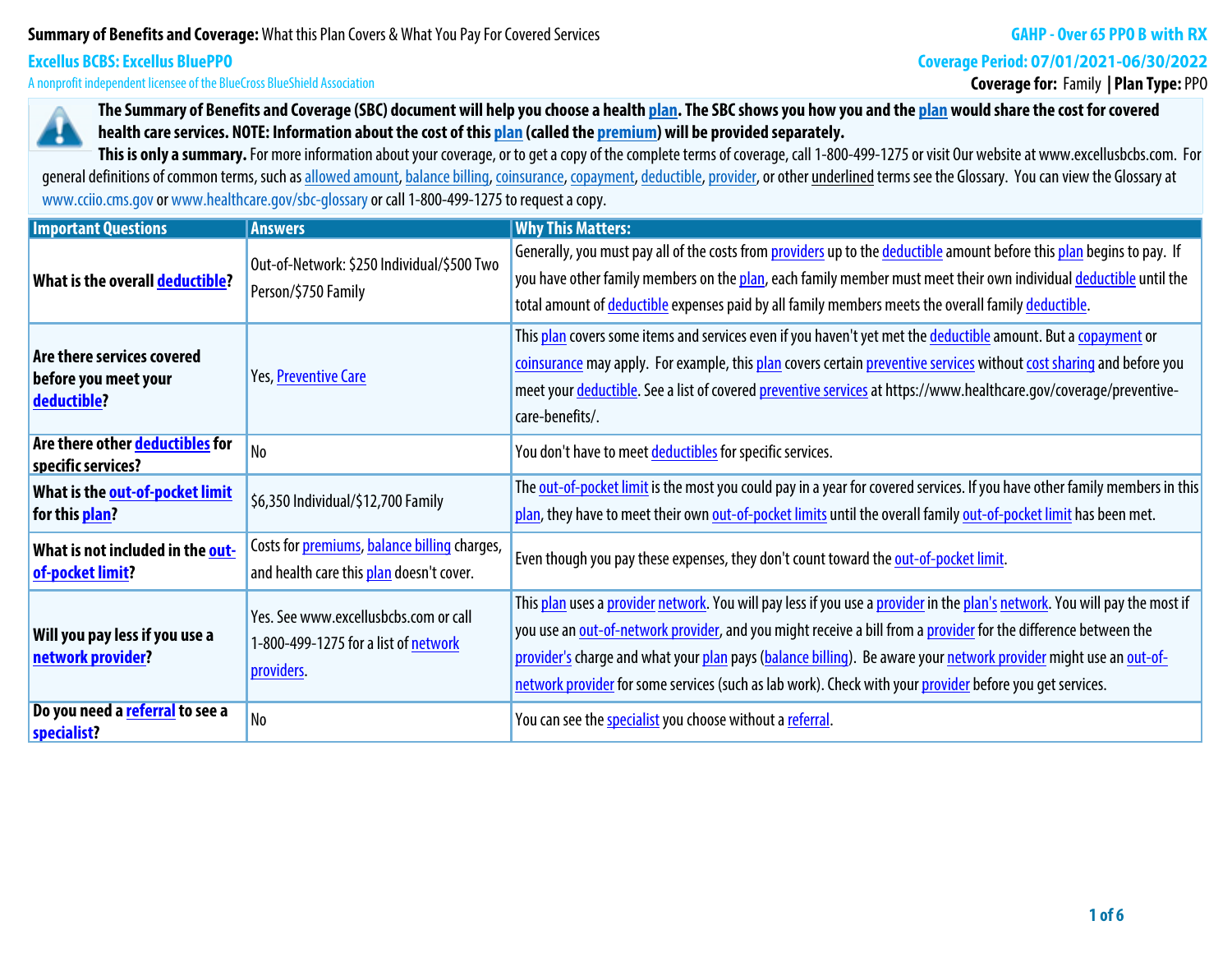**All copayment and coinsurance costs shown in this chart are after your deductible has been met, if a deductible applies.**

|                                                         | <b>Services You May Need</b>                        |                                                                                                      | <b>What You Will Pay</b>                                                                                                         |                                                                                                                                                                                    |  |
|---------------------------------------------------------|-----------------------------------------------------|------------------------------------------------------------------------------------------------------|----------------------------------------------------------------------------------------------------------------------------------|------------------------------------------------------------------------------------------------------------------------------------------------------------------------------------|--|
| <b>Common</b><br><b>Medical Event</b>                   |                                                     | <b>In-Network Provider</b><br>(You will pay the least)                                               | <b>Out-of-Network Provider</b><br>(You will pay the most)                                                                        | <b>Limitations, Exceptions, &amp; Other Important</b><br><b>Information</b>                                                                                                        |  |
|                                                         | Primary care visit to treat an injury or<br>illness | No Charge                                                                                            | No Charge<br>Deductible does not apply                                                                                           |                                                                                                                                                                                    |  |
| If you visit a health care                              | <b>Specialist visit</b>                             | No Charge                                                                                            | No Charge<br>Deductible does not apply                                                                                           | <b>None</b>                                                                                                                                                                        |  |
| provider's office or clinic                             | Preventive care/screening/<br>immunization          | Adult Physical: No Charge<br><b>Adult Immunizations: No</b><br>Charge<br>Well Child Visit: No Charge | Adult Physical: No Charge<br><b>Adult Immunizations: No Charge</b><br>Well Child Visit: No Charge<br>Deductible does not apply   | You may have to pay for services that aren't preventive. Ask<br>your provider if the services needed are preventive. Then<br>check what your plan will pay for.<br>1 Exam per year |  |
|                                                         | Diagnostic test (x-ray, blood work)                 | X-Ray: No Charge<br><b>Blood Work: No Charge</b>                                                     | X-Ray: No Charge<br>X-Ray: Deductible does not apply<br><b>Blood Work: No Charge</b><br>Blood Work: Deductible does not<br>apply | None                                                                                                                                                                               |  |
| If you have a test                                      | Imaging (CT/PET scans, MRIs)                        | No Charge                                                                                            | No Charge<br>Deductible does not apply                                                                                           | Preauthorization Required. If you don't get a<br>preauthorization, benefits will be reduced by Does Not<br>Apply.                                                                  |  |
| If you need drugs to treat<br>your illness or condition | Tier 1 (Generic drugs)                              | \$5/prescription retail, \$10/<br>prescription mail order                                            | <b>Not Covered</b>                                                                                                               | Covers up to a 30-day supply (retail); 90-day supply (mail                                                                                                                         |  |
| More information about<br>prescription drug coverage    | Tier 2 (Preferred brand drugs)                      | \$35/prescription retail, \$70/<br>prescription mail order                                           | <b>Not Covered</b>                                                                                                               | order)/prescription<br>Preauthorization required for certain prescription drugs. If<br>you don't get a preauthorization, you must pay the entire                                   |  |
| is available at<br>www.excellusbcbs.com/rxlist          | Tier 3 (Non-preferred brand drugs)                  | \$70/prescription retail, \$140/<br>prescription mail order                                          | <b>Not Covered</b>                                                                                                               | cost of the drug.                                                                                                                                                                  |  |
|                                                         | Facility fee (e.g., ambulatory surgery<br>center)   | No Charge                                                                                            | No Charge<br>Deductible does not apply                                                                                           | None                                                                                                                                                                               |  |
| If you have outpatient<br>surgery                       | Physician/surgeon fees                              | No Charge                                                                                            | No Charge<br><b>Deductible</b> does not apply                                                                                    |                                                                                                                                                                                    |  |

**\* For more information about limitations and exceptions, see plan or policy document at www.excellusbcbs.com 2 of 6**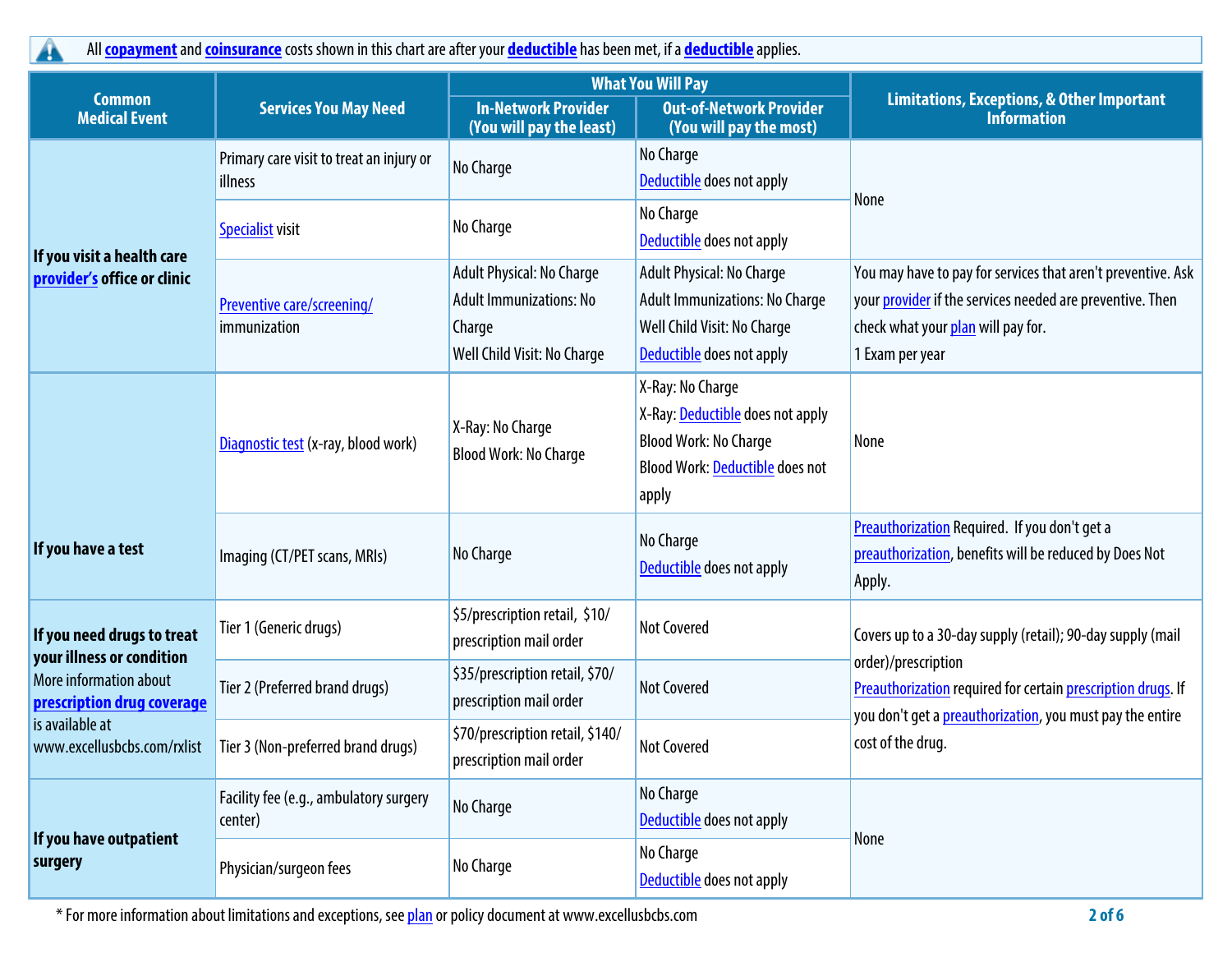|                                                   | <b>Services You May Need</b>                 |                                                        | <b>What You Will Pay</b>                                  |                                                                             |  |
|---------------------------------------------------|----------------------------------------------|--------------------------------------------------------|-----------------------------------------------------------|-----------------------------------------------------------------------------|--|
| <b>Common</b><br><b>Medical Event</b>             |                                              | <b>In-Network Provider</b><br>(You will pay the least) | <b>Out-of-Network Provider</b><br>(You will pay the most) | <b>Limitations, Exceptions, &amp; Other Important</b><br><b>Information</b> |  |
|                                                   | <b>Emergency room care</b>                   | \$100 Copay/visit                                      | \$100 Copay/visit                                         | None                                                                        |  |
| If you need immediate<br>medical attention        | <b>Emergency medical transportation</b>      | \$50 Copay/visit                                       | \$50 Copay/visit<br>Deductible does not apply             | None                                                                        |  |
|                                                   | <b>Urgent care</b>                           | No Charge                                              | No Charge<br>Deductible does not apply                    | None                                                                        |  |
|                                                   | Facility fee (e.g., hospital room)           | No Charge                                              | No Charge<br>Deductible does not apply                    | None                                                                        |  |
| If you have a hospital stay                       | Physician/surgeon fees                       | No Charge                                              | No Charge<br>Deductible does not apply                    |                                                                             |  |
| If you need mental health,                        | <b>Outpatient services</b>                   | No Charge                                              | No Charge                                                 |                                                                             |  |
| behavioral health, or<br>substance abuse services | Inpatient services                           | No Charge                                              | No Charge                                                 | None                                                                        |  |
|                                                   | Office visits                                | No Charge                                              | No Charge<br>Deductible does not apply                    | Cost sharing does not apply for preventive services.                        |  |
| If you are pregnant                               | Childbirth/delivery professional<br>services | No Charge                                              | No Charge<br>Deductible does not apply                    | None                                                                        |  |
|                                                   | Childbirth/delivery facility services        | No Charge                                              | No Charge<br>Deductible does not apply                    |                                                                             |  |
|                                                   | Home health care                             | No Charge                                              | No Charge<br>Deductible does not apply                    |                                                                             |  |
| If you need help recovering                       | <b>Rehabilitation services</b>               | No Charge                                              | No Charge<br>Deductible does not apply                    | None                                                                        |  |
| or have other special<br>health needs             | <b>Habilitation services</b>                 | No Charge                                              | No Charge<br>Deductible does not apply                    |                                                                             |  |
|                                                   | <b>Skilled nursing care</b>                  | No Charge                                              | No Charge<br>Deductible does not apply                    |                                                                             |  |

**\* For more information about limitations and exceptions, see plan or policy document at www.excellusbcbs.com 3 of 6**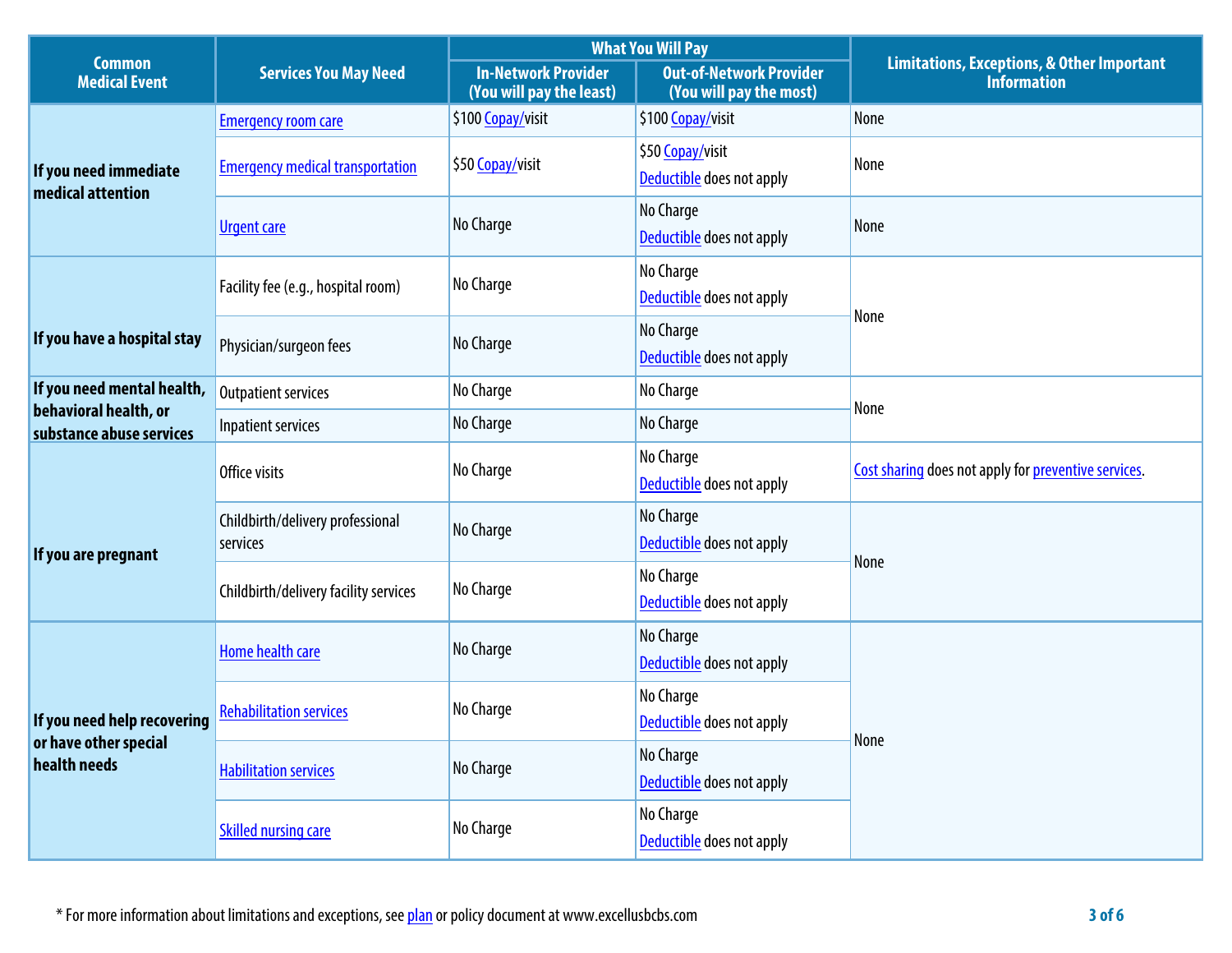|                                           | <b>Services You May Need</b> |                                                        | <b>What You Will Pay</b>                           |                                                                  |  |
|-------------------------------------------|------------------------------|--------------------------------------------------------|----------------------------------------------------|------------------------------------------------------------------|--|
| Common<br><b>Medical Event</b>            |                              | <b>In-Network Provider</b><br>(You will pay the least) | Out-of-Network Provider<br>(You will pay the most) | Limitations, Exceptions, & Other Important<br><b>Information</b> |  |
|                                           | Durable medical equipment    | No Charge                                              | No Charge<br>Deductible does not apply             |                                                                  |  |
|                                           | <b>Hospice services</b>      | No Charge                                              | No Charge<br>Deductible does not apply             | Family bereavement counseling limited to 5 Visits per year       |  |
|                                           | Children's eye exam          | Not Covered                                            | <b>Not Covered</b>                                 |                                                                  |  |
| If your child needs dental<br>or eye care | Children's glasses           | <b>Not Covered</b>                                     | <b>Not Covered</b>                                 | None                                                             |  |
|                                           | Children's dental check-up   | <b>Not Covered</b>                                     | <b>Not Covered</b>                                 |                                                                  |  |

# **Excluded Services & Other Covered Services:**

| Services Your Plan Generally Does NOT Cover (Check your policy or plan document for more information and a list of any other excluded services.) |                          |           |                          |  |                                                    |  |
|--------------------------------------------------------------------------------------------------------------------------------------------------|--------------------------|-----------|--------------------------|--|----------------------------------------------------|--|
|                                                                                                                                                  | Cosmetic surgery         |           | Dental care (Adult)      |  | Dental care (Child)                                |  |
|                                                                                                                                                  | Long-term care           |           | Private-duty nursing     |  | Routine eye care (Adult)                           |  |
|                                                                                                                                                  | Routine eye care (Child) |           | Routine foot care        |  | Weight loss programs                               |  |
| Other Covered Services (Limitations may apply to these services. This isn't a complete list. Please see your plan document.)                     |                          |           |                          |  |                                                    |  |
|                                                                                                                                                  | Acupuncture              | $\bullet$ | <b>Bariatric surgery</b> |  | Chiropractic care                                  |  |
|                                                                                                                                                  | Hearing aids             |           | Infertility treatment    |  | Non-emergency care when traveling outside the U.S. |  |

Your Rights to Continue Coverage: There are agencies that can help if you want to continue your coverage after it ends. The contact information for those agencies is: Department of Labor's Employee Benefits Security Administration at 1-866-444-EBSA (3272) or www.dol.gov/ebsa/healthreform. Other coverage options may be available to you too, including buying individual insurance coverage through **the Health Insurance Marketplace. For more information about the Marketplace, visit www.HealthCare.gov or call 1-800-318-2596.**

Your Grievance and Appeals Rights: There are agencies that can help if you have a complaint against your plan for a denial of a claim. This complaint is called a grievance or appeal. For more information about your rights, look at the explanation of benefits you will receive for that medical claim. Your plan documents also provide complete information to submit a claim, appeal, or a grievance for any reason **to your plan. For more information about your rights, this notice, or assistance, contact: the phone number on Your ID card or www.excellusbcbs.com; Department of Labor's Employee Benefits Security Administration at 1-866-444-EBSA (3272) or www.dol.gov/ebsa/healthreform; New York State Department of Financial Services Consumer Assistance Unitat 1-800-342-3736 or www.dfs.ny.gov.**  Additionally, a consumer assistance program can help you file your appeal. Contact the Consumer Assistance Program at 1-888-614-5400, or e-mail cha@cssny.org or www.communityhealthadvocates.org. **A list of states with Consumer Assistance Programs is available at: www.dol.gov/ebsa/healthreform and www.cms.gov/CCIIO/Resources/Consumer-Assistance-Grants.**

### **Does this plan provide Minimum Essential Coverage? Yes**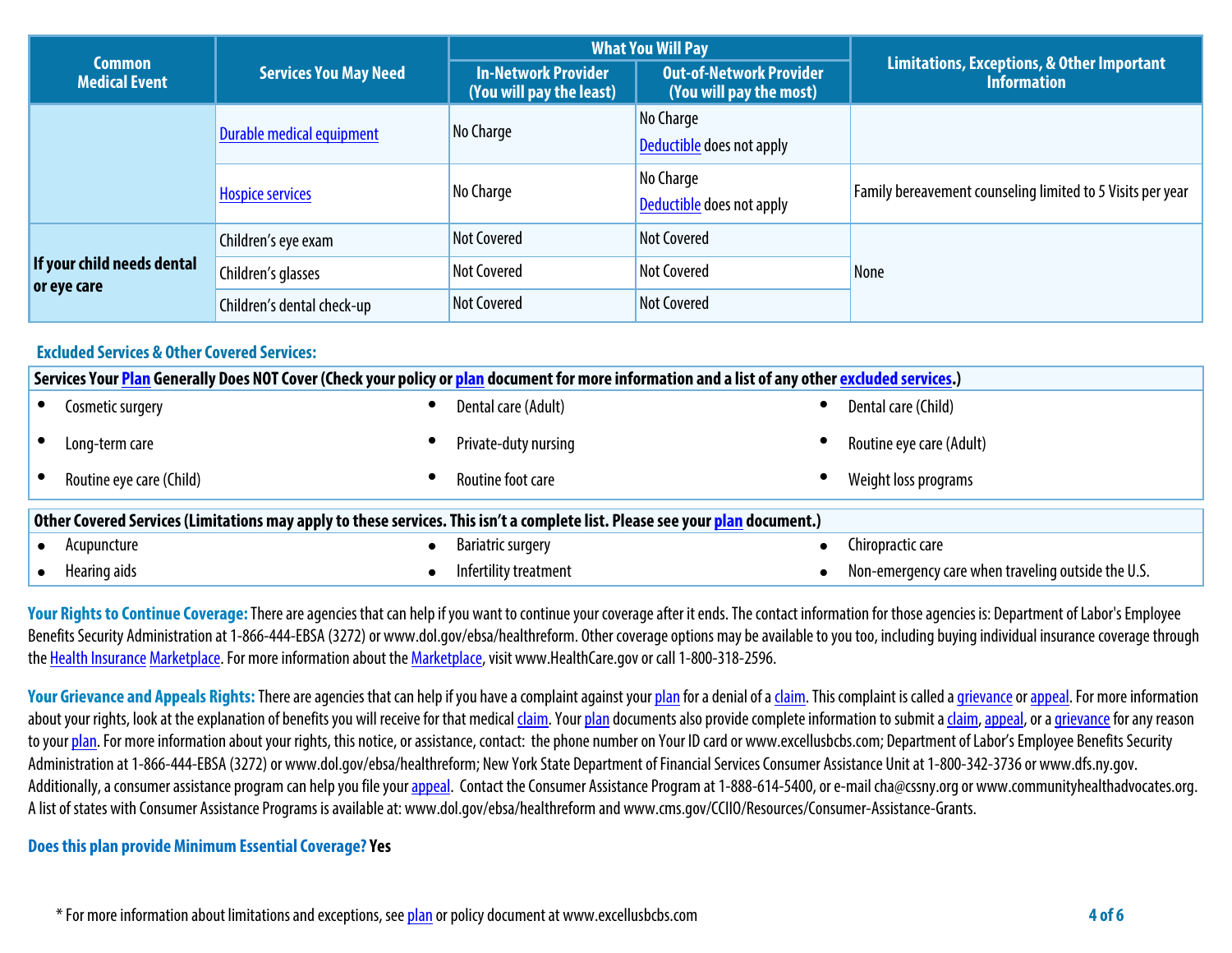If you don't have **Minimum Essential Coverage** for a month, you'll have to make a payment when you file your tax return unless you qualify for an exemption from the requirement that you have health **coverage for that month.**

# **Does this plan meet the Minimum Value Standards? Yes**

**If your plan doesn't meet the Minimum Value Standards, you may be eligible for a premium tax credit to help you pay for a plan through the Marketplace.**

**––––––––––––––––––––––***To see examples of how this plan might cover costs for a sample medical situation, see the next section.–––––––––––***–––––––**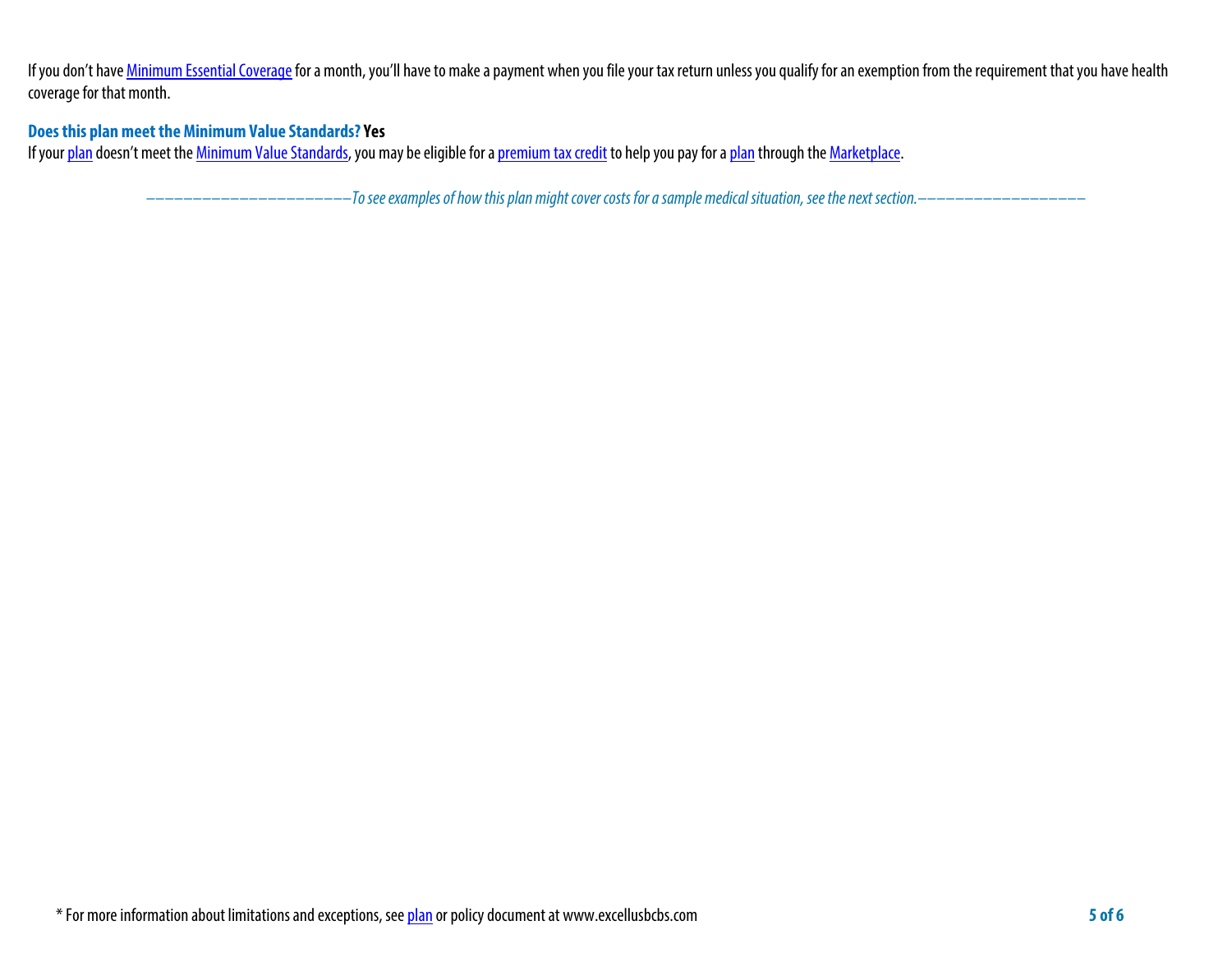

**This is not a cost estimator. Treatments shown are just examples of how this plan might cover medical care. Your actual costs will be different depending on the**  actual care you receive, the prices your providers charge, and many other factors. Focus on the cost sharing amounts (deductibles, copayments and coinsurance) and excluded services under the plan. Use this information to compare the portion of costs you might pay under different health plans. Please note these coverage examples **are based on self-only coverage.**

| Peg is Having a Baby<br>(9 months of in-network pre-natal care and a hospital delivery)                                                                                                                                                                                      |          | <b>Managing Joe's type 2 Diabetes</b><br>(a year of routine in-network care of a well-controlled<br>condition)                                                                                                                |         | <b>Mia's Simple Fracture</b><br>(in-network emergency room visit and follow up care)                                                                                                                            |         |  |
|------------------------------------------------------------------------------------------------------------------------------------------------------------------------------------------------------------------------------------------------------------------------------|----------|-------------------------------------------------------------------------------------------------------------------------------------------------------------------------------------------------------------------------------|---------|-----------------------------------------------------------------------------------------------------------------------------------------------------------------------------------------------------------------|---------|--|
| The plan's overall deductible                                                                                                                                                                                                                                                | \$0      | The <mark>plan's</mark> overall <u>deductible</u>                                                                                                                                                                             | \$0     | The plan's overall deductible                                                                                                                                                                                   | \$0     |  |
| Copayment                                                                                                                                                                                                                                                                    | \$0      | Copayment                                                                                                                                                                                                                     | \$0     | Copayment                                                                                                                                                                                                       | \$0     |  |
| <b>Hospital (facility) copayment</b>                                                                                                                                                                                                                                         | \$0      | <b>Hospital (facility) copayment</b>                                                                                                                                                                                          | \$0     | <b>Hospital (facility) copayment</b>                                                                                                                                                                            | \$0     |  |
| Other copayment                                                                                                                                                                                                                                                              | \$0      | Other copayment                                                                                                                                                                                                               | \$0     | Other copayment                                                                                                                                                                                                 | \$0     |  |
| This EXAMPLE event includes services like:<br>Specialist office visits (prenatal care)<br><b>Childbirth/Delivery Professional Services</b><br><b>Childbirth/Delivery Facility Services</b><br>Diagnostic tests (ultrasounds and blood work)<br>Specialist visit (anesthesia) |          | This EXAMPLE event includes services like:<br>Primary care physician office visits (including disease education)<br>Diagnostic tests (blood work)<br>Prescription drugs<br>Durable medical equipment ( <i>glucose meter</i> ) |         | This EXAMPLE event includes services like:<br>Emergency room care (including medical supplies)<br>Diagnostic test (x-ray)<br>Durable medical equipment (crutches)<br>Rehabilitation services (physical therapy) |         |  |
| <b>Total Example Cost</b>                                                                                                                                                                                                                                                    | \$12,820 | <b>Total Example Cost</b>                                                                                                                                                                                                     | \$7,460 | <b>Total Example Cost</b>                                                                                                                                                                                       | \$1,970 |  |
| In this example, Peg would pay:                                                                                                                                                                                                                                              |          | In this example, Joe would pay:                                                                                                                                                                                               |         | In this example, Mia would pay:                                                                                                                                                                                 |         |  |
| Cost Sharing                                                                                                                                                                                                                                                                 |          | Cost Sharing                                                                                                                                                                                                                  |         | <b>Cost Sharing</b>                                                                                                                                                                                             |         |  |
| <b>Deductibles</b>                                                                                                                                                                                                                                                           | \$0      | <b>Deductibles</b>                                                                                                                                                                                                            | \$0     | <b>Deductibles</b>                                                                                                                                                                                              | \$0     |  |
| <b>Copayments</b>                                                                                                                                                                                                                                                            | \$0      | Copayments                                                                                                                                                                                                                    | \$0     | Copayments                                                                                                                                                                                                      | \$150   |  |
| Coinsurance                                                                                                                                                                                                                                                                  | \$0      | Coinsurance                                                                                                                                                                                                                   | \$0     | Coinsurance                                                                                                                                                                                                     | \$0     |  |
| What isn't covered                                                                                                                                                                                                                                                           |          | What isn't covered                                                                                                                                                                                                            |         | What isn't covered                                                                                                                                                                                              |         |  |
| Limits or exclusions                                                                                                                                                                                                                                                         | \$60     | Limits or exclusions                                                                                                                                                                                                          | \$60    | Limits or exclusions                                                                                                                                                                                            | \$0     |  |

**The total Peg would pay is \$60 The total Joe would pay is \$60 The total Mia would pay is \$150**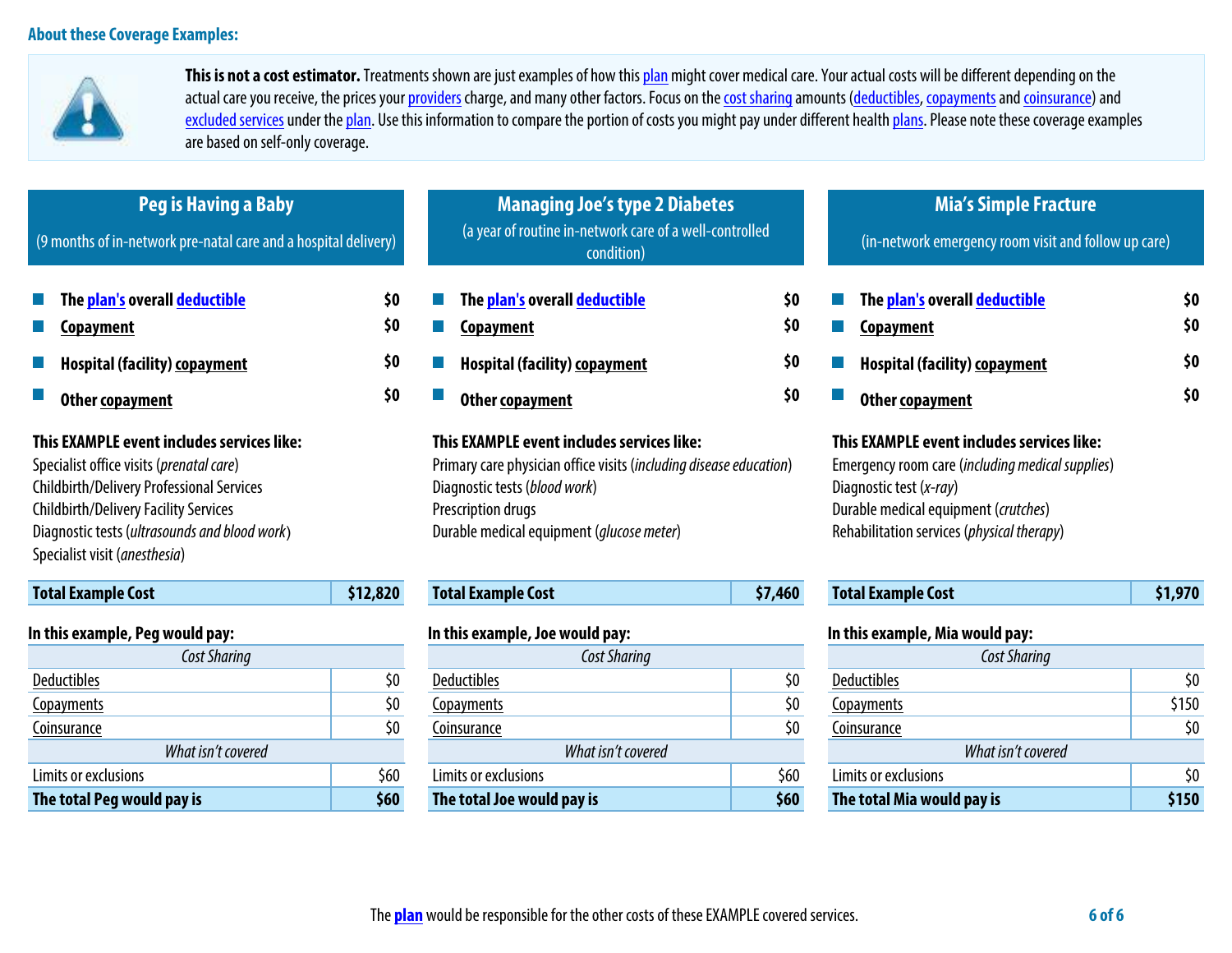# Zotice of Zondiscrimination

Our Health Plan complies with federal civil rights laws. We do not discriminate on the basis of<br>race, color, national origin, age, disability, or sex. The Health Plan does not exclude people or treat them differently because of race, color, national origin, age, disability, or sex

The Health Plan:

- with us, such as: Provides free aids and services to people with disabilities to communicate effectively
- $\circ$ Qualified sign language interpreters
- $\bigcirc$ Written information in other formats (large print, audio, accessible electronic formats, other formats)
- $\bullet$ äS. Provides free language services to people whose primary language is not English, such
- $\circ$ Qualified interpreters
- $\circ$ Information written in other languages

If you need these services, please refer to the enclosed document for ways to reach us

another way on the basis of race, color, national origin, age, disability, or sex, you can file grievance with: If you believe that the Health Plan has failed to provide these services or discriminated in ω

Telephone number: 1-800-614-6575 Syracuse, NY 13221 PO Box 4717 Attn: Civil Rights Coordinator Fax: 315-671-6656 TTY number: 1-800-421-1220 Advocacy Department

Health Plan's Civil Rights Coordinator is available to help you. You can file a grievance in person or by mail or fax. If you need help filing a grievance, the

Portal, available at https://ocrportal.hhs.gov/ocr/portal/lobby.jsf, or by mail or phone at: Services, Office for Civil Rights, electronically through the Office for Civil Rights Complaint You can also file a civil rights complaint with the U.S. Department of Health and Human

Washington, D.C. 20201 Room 509F, HHH Building 200 Independence Avenue, SW U.S. Department of Health and Human Services 1-800-368-1019, 800-537-7697 (TDD)

Complaint forms are available at http://www.hhs.gov/ocr/office/file/index.html